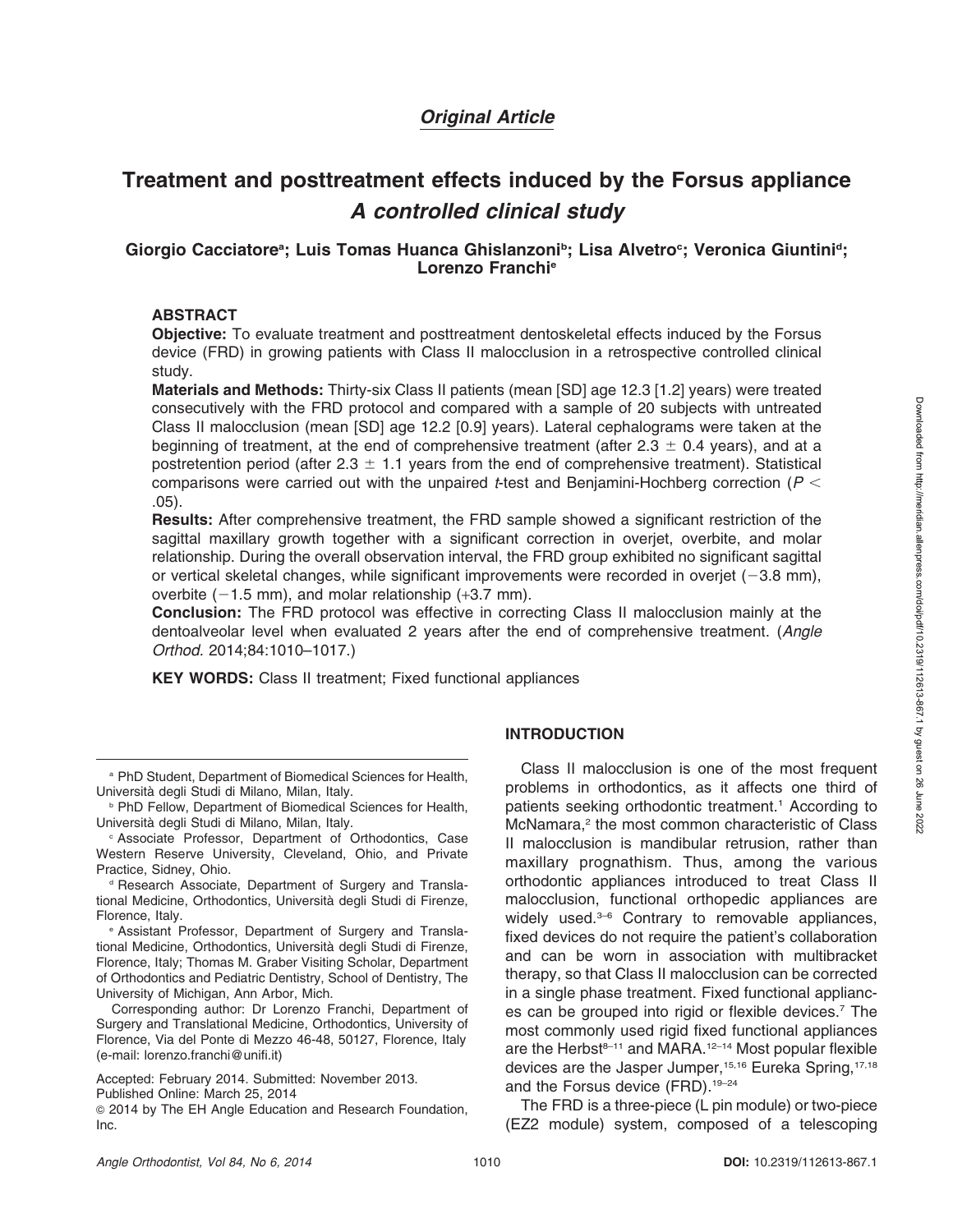spring that attaches at the upper first molar and a push rod linked to the lower archwire, distal to either the canine or first premolar bracket. The FRD spring and rod create an equal and opposite force to the maxillary and the mandibular dentition. The appliance is relatively well accepted by patients who may experience some initial discomfort and functional limitations that generally diminish with time.<sup>24</sup> The dental, skeletal, and soft tissue short-term effects of comprehensive fixed appliance treatment combined with the FRD in Class II patients were evaluated previously.<sup>19-23</sup> No previous study assessed the posttreatment effects of the FRD.

The aim of this retrospective controlled clinical study was to evaluate the treatment and posttreatment dentoskeletal effects induced by FRD in growing patients with Class II malocclusion.

#### MATERIALS AND METHODS

#### Study Design

The treatment sample (FRD group) consisted of 36 subjects (21 male, 15 female), consecutively treated from August 2004 to September 2010 at a single private practice by one of the authors. To be included in the study, patients had to present at the first observation (T1) Class II dentoskeletal relationships with overjet larger than 5 mm, full Class II or Class II tendency molar relationship, and ANB larger than  $3^\circ$ . Patients were included in the study regardless of treatment outcomes in terms of correction of Class II malocclusion. This allowed for a further reduction in potential selection biases in the study.

All treated patients were in permanent dentition at T1, and they underwent a specific nonextraction treatment protocol with .022-inch slot preadjusted fixed appliances in combination with the FRD. The FRD was applied at the end of the aligning and leveling phase of orthodontic treatment, when a 0.019  $\times$  0.025-inch stainless steel archwire was inserted in both arches. The mandibular archwire was consistently cinched distal to the molars. In addition, brackets on the lower incisors had a torque of  $-6^\circ$  to limit the buccal inclination of the lower incisors. The rods of the FRD were placed on the mandibular archwire distal to the first premolars. No transpalatal arches were used in any phase of comprehensive treatment. The phase with the FRD was undertaken until Class II occlusion was overcorrected to an edge-to-edge incisor relationship. The mean duration of the FRD active phase was 4.8  $\pm$  2.4 months. Thereafter, fixed appliances were maintained in order to finalize the occlusion. The retention protocol after removal of fixed appliance consisted of a removable Hawley retainer in the upper arch used at nighttime for 2 years and a permanent

fixed retention wire bonded from canine to canine in the lower arch.

Lateral cephalograms were taken at the beginning of treatment (T1, mean [SD] age 12.3 [1.2] years), at the end of comprehensive treatment (T2, mean [SD] age 14.6 [1.2] years), and at a postretention period (T3, mean [SD] age 16.9 [1.6] years). The duration of the observation intervals were: T1-T2,  $2.3 \pm 0.4$  years; T2-T3, 2.3  $\pm$  1.1; and T1-T3, 4.6  $\pm$  1.2 years. At T1 patients were in the circumpubertal phase of skeletal development, as assessed with the cervical vertebral maturation method<sup>25</sup> (15% prepubertal, 70% pubertal, 15% postpubertal). At T3 all patients were in a postpubertal stage of skeletal development. Informed consent was obtained from the patients' parents who also approved use of their children's records in this study.

A sample of 20 subjects with untreated Class II malocclusion was selected from the files of the University of Michigan Growth Study (11 subjects) and of the Denver Child Growth Study (9 subjects). Control subjects presented with the same dentoskeletal characteristics and skeletal maturational stages at T1 as did the patients of the FRD group. Lateral cephalograms of the controls were taken at T1 (mean [SD] age 12.2 [0.9] years), at T2 (mean [SD] age 14.5 [0.9] years), and at T3 (mean [SD] age 16.9 [1.0] years). The duration of the observation intervals were: T1-T2, 2.3  $\pm$  0.5 years; T2-T3, 2.4  $\pm$  0.5; and T1-T3, 4.7  $\pm$  0.7 years. The mean ages at the three observation periods and the duration of the observation intervals in the control group matched those in the treatment group.

#### Cephalometric Analysis

A customized digitization regimen and analysis provided by cephalometric software (Viewbox, ver 3.0, dHAL Software, Kifissia, Greece) were utilized for all of the cephalograms that were examined in this study. All of the cephalograms were taken with the same radiographic equipment with a magnification factor of 8%. A customized cephalometric analysis containing measurements from the analyses of Steiner,<sup>26</sup> Ricketts,<sup>27</sup> and McNamara<sup>28</sup> was used and generated 20 variables, 8 angular and 12 linear, for each tracing. Tracing involved anatomic stable structures like the inner contour of the symphysis, the alveolar nerve canal, and the inner contour of the palatal bone. A preliminary tracing was made on T1 cephalograms for each patient, and fiducial points were placed (two in the maxilla and two in the mandible). Fiducial markers were then transferred to the T2 and T3 tracings based on superimposition, via software, over anatomic stable structures<sup>29</sup> as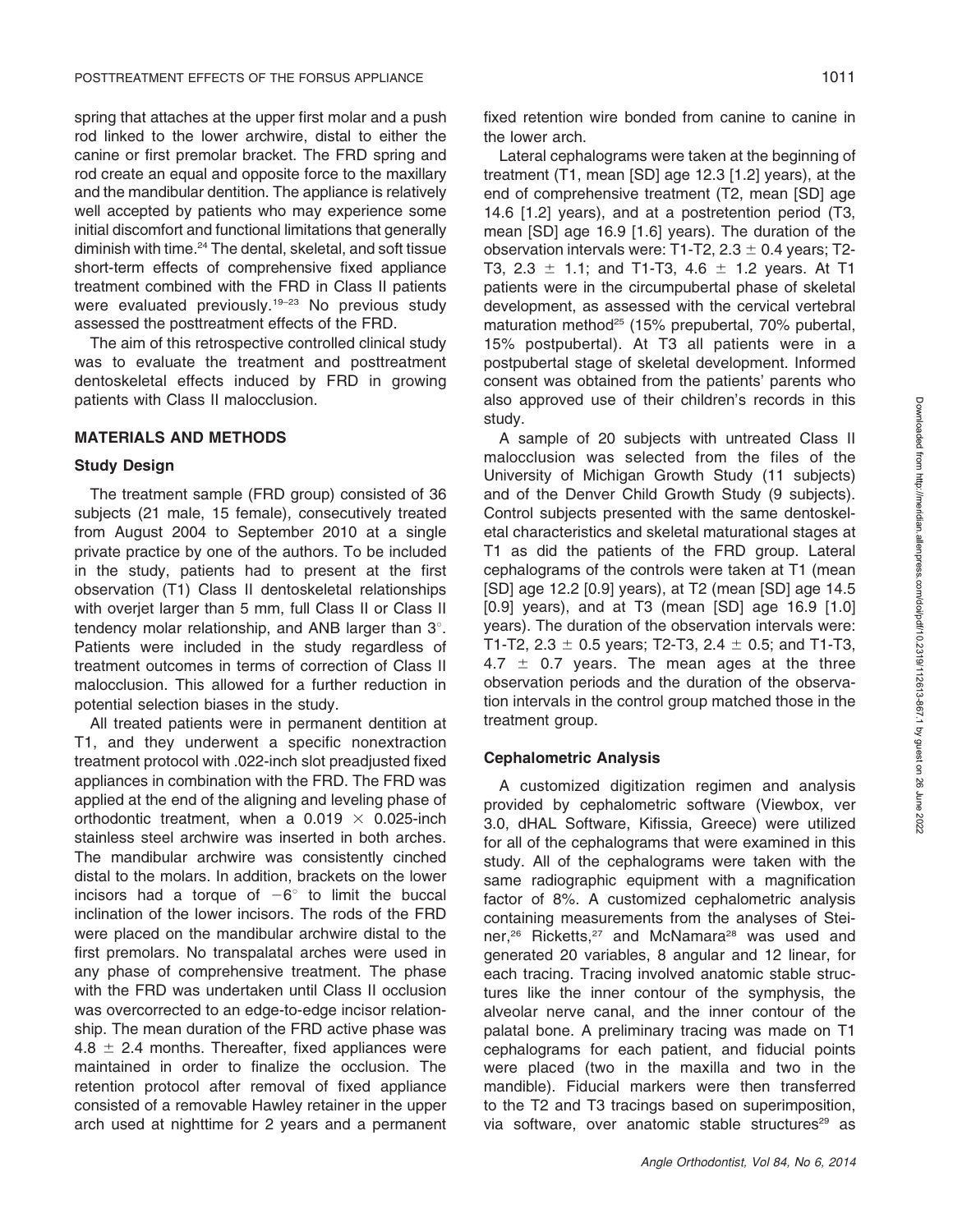described by Stahl et al.<sup>30</sup> This superimposition allowed describing the movement of the maxillary dentition relative to the maxilla and of mandibular dentition relative to the mandible.

### Error of the Method and Power of the Study

The examiner who analyzed lateral cephalograms of treated patients was blind with regard to the origin of the films and the group to which individual subjects belonged.

All cephalograms were traced and superimposed by the same operator and were checked by a second operator to verify anatomic outlines, landmark placement, and superimposition tracing. Any disagreements were resolved to the satisfaction of both observers who were blinded as to group assignment of examined cephalograms.

Twenty randomly selected cephalograms were redigitized by the same operator, and the variables were recalculated to determine the method error with the intraclass correlation coefficient (ICC). The ICCs ranged from 0.93 to 0.99 for linear measurements and from 0.94 to 0.98 for angular measurements. All recalculated measures were within 1 mm or  $1^\circ$  from the original.

The power of the study for the unpaired *-test was* assessed on the basis of the sample size of the FRD and control samples, an alpha level of .05, with a mean difference for the clinically relevant variable (ANB) of  $-1.7^{\circ}$  with a standard deviation of 1.2°.<sup>21</sup> The calculated power was 0.99 (SigmaStat version 3.5, Systat Software, Point Richmond, Calif).

## Statistical Analysis

The homogeneity between the FRD and control groups as to skeletal maturity at each observation time and as to mean duration of observation intervals allowed for comparisons without annualizing the data. Therefore, changes were compared directly in the two groups by means of Student's t-test for independent samples, as normal distribution (Kolmogorov-Smirnov test) was assessed for all the variables (SPSS version 12.0, SPSS Inc, Chicago, Ill).

Before making the comparisons of the longitudinal changes, significant differences between the craniofacial starting forms at T1 were assessed. To evaluate the differences between the FRD and control groups with regard to T2-T1, T3-T2, and overall T3-T1 changes, independent sample t-tests were used (SPSS version 12.0). However, considering that 60 tests were performed on the T2-T1, T3-T2, and overall T3-T1 changes for the 20 cephalometric variables, a correction for the level of significance was introduced. In particular, we applied a Benjamini-Hochberg correction for multiple tests.<sup>31</sup> Other corrections like the Bonferroni or the Holm-Bonferroni corrections are considered too conservative for large families of comparisons. The Benjamini-Hochberg correction is less conservative but more powerful with respect to either the Bonferroni or the Holm-Bonferroni corrections, and it appears to be especially suitable when conducting numerous hypothesis tests as in the present study.<sup>32</sup>

## RESULTS

The statistical comparison on starting forms (Table 1) between the two groups did not reveal any significant differences for any cephalometric variable. Results for statistical comparisons on the T2-T1, T3- T2, and T3-T1 changes for the FRD group vs the Class II untreated controls are shown in Tables 2 through 4. The results are hereafter illustrated as differences between the mean changes in the FRD group and the control sample.

During the T2-T1 interval, the maxilla exhibited a significantly greater decrease in the sagittal skeletal position (SNA  $-1.7^{\circ}$ ) in the FRD group than in the control group. No significant differences were recorded in mandibular sagittal skeletal changes. The FRD group showed significantly greater decreases in the intermaxillary sagittal skeletal relationships (ANB  $-1.8^{\circ}$ ). No statistically significant differences between the two groups were found for any of the vertical skeletal cephalometric variables. All interdental measurements showed statistically significant corrections in the FRD group vs the control group (overjet  $-5.1$  mm; overbite  $-3.1$  mm; molar relationship +3.5 mm). Upper incisors exhibited a significant retrusion (U1 horizontal  $-1.6$  mm) in the FRD group vs the control group. On the contrary, the lower incisors showed a significant proclination (L1 to MPA  $+5.6^{\circ}$ ) associated with a significant protrusion (L1 horizontal +1.5 mm) and intrusion (L1 vertical  $-1.6$  mm). No significant changes were detected in the horizontal or vertical position of the upper molars in the FRD group vs the control group, while the lower first molars showed a significant extrusion (L6 vertical  $+1.3$  mm).

During the posttreatment period (T2-T3), a significantly greater increase in the sagittal position of the maxilla (SNA  $+1.4^{\circ}$ ) occurred in the FRD group. Both overjet and overbite showed significant increases  $(+1.3$  mm and  $+1.5$  mm, respectively) in the FRD group. The upper incisors exhibited a significant intrusion  $(-1.2 \text{ mm})$  in the FRD group with respect to the control group.

At the end of the comprehensive observation interval (T1-T3), no significant sagittal or vertical skeletal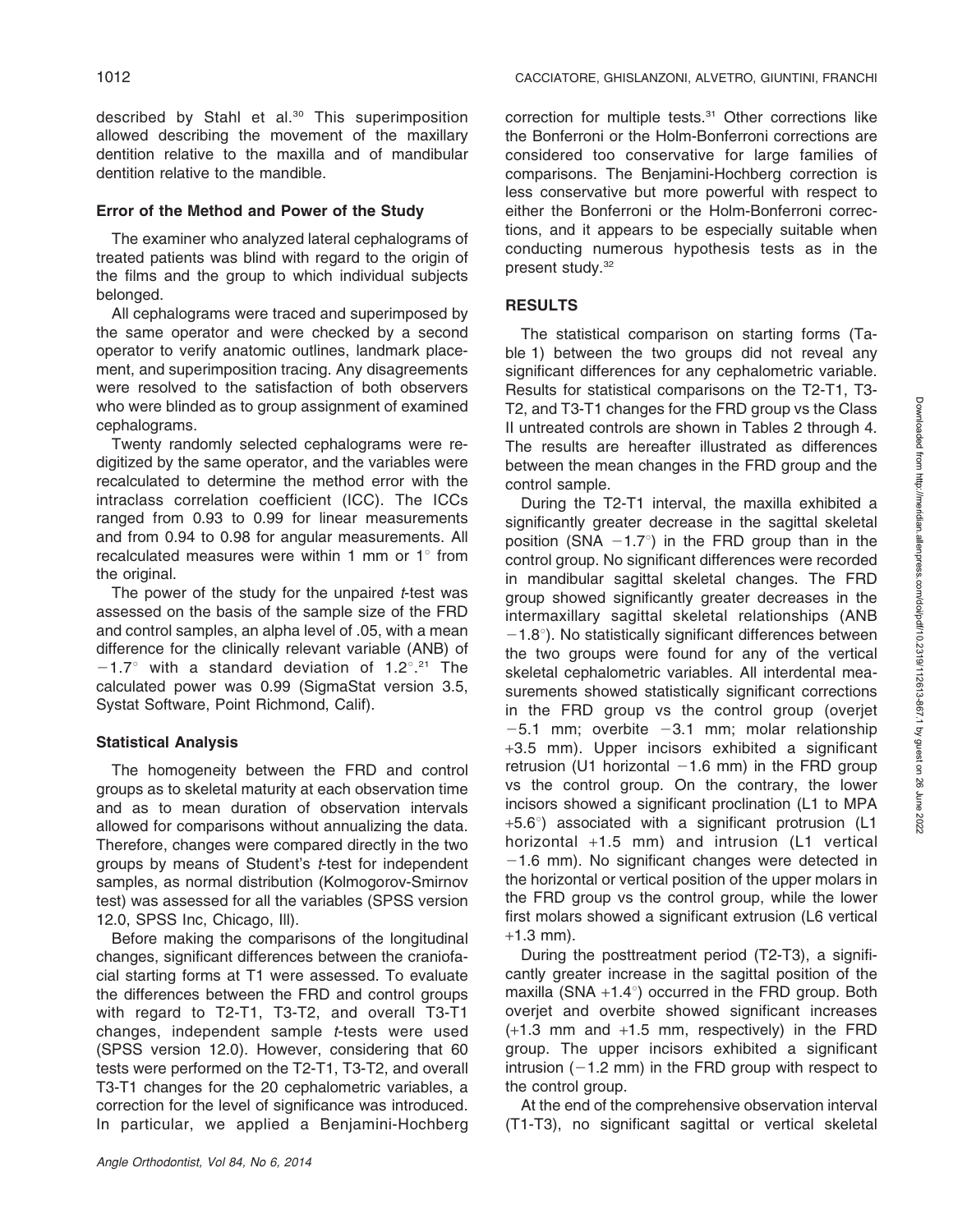#### Table 1. Comparison of Starting Forms (T1)

| Cephalometric Measures       | FRD <sup>a</sup> Group<br>$(N = 36)$ |     | Control Group<br>$(N = 20)$ |     |                   |                           |
|------------------------------|--------------------------------------|-----|-----------------------------|-----|-------------------|---------------------------|
|                              | Mean                                 | SD  | Mean                        | SD  | <b>Difference</b> | Significance <sup>b</sup> |
| Sagittal skeletal            |                                      |     |                             |     |                   |                           |
| SNA, degrees                 | 80.9                                 | 3.4 | 80.8                        | 3.6 | 0.1               | <b>NS</b>                 |
| SNB, degrees                 | 75.4                                 | 3.0 | 75.9                        | 3.1 | $-0.5$            | <b>NS</b>                 |
| Co-Gn, mm                    | 111.1                                | 6.5 | 110.4                       | 5.7 | 0.7               | <b>NS</b>                 |
| ANB, degrees                 | 5.5                                  | 1.8 | 4.9                         | 1.6 | 0.6               | <b>NS</b>                 |
| WITS, mm                     | 3.3                                  | 2.5 | 2.6                         | 2.7 | 0.7               | <b>NS</b>                 |
| Vertical skeletal            |                                      |     |                             |     |                   |                           |
| FH to palatal plane, degrees | $-2.9$                               | 3.1 | $-3.1$                      | 3.2 | 0.2               | <b>NS</b>                 |
| MPA, degrees                 | 20.9                                 | 5.0 | 21.8                        | 5.7 | $-0.9$            | <b>NS</b>                 |
| Gonial angle, degrees        | 122.0                                | 4.7 | 120.5                       | 7.4 | 1.4               | <b>NS</b>                 |
| Interdental                  |                                      |     |                             |     |                   |                           |
| Overjet, mm                  | 7.9                                  | 2.1 | 6.2                         | 1.7 | 1.7               | <b>NS</b>                 |
| Overbite, mm                 | 5.1                                  | 2.3 | 4.3                         | 2.2 | 0.8               | <b>NS</b>                 |
| Molar relationship, mm       | $-1.7$                               | 1.5 | $-1.1$                      | 1.6 | $-0.6$            | <b>NS</b>                 |
| Maxillary dentoalveolar      |                                      |     |                             |     |                   |                           |
| U1 to FH, degrees            | 111.7                                | 7.3 | 111.5                       | 5.1 | 0.2               | <b>NS</b>                 |
| Mandibular dentoalveolar     |                                      |     |                             |     |                   |                           |
| L1 to MPA, degrees           | 100.9                                | 6.7 | 100.0                       | 7.3 | 0.8               | <b>NS</b>                 |

<sup>a</sup> FRD indicates Forsus device.

**b** NS indicates not significant.

#### Table 2. Comparison of Change During Treatment (T1 to T2)

| <b>Cephalometric Measures</b> | FRD <sup>a</sup> Group<br>$(N = 36)$ |           | Control Group<br>$(N = 20)$ |           |            |                 |
|-------------------------------|--------------------------------------|-----------|-----------------------------|-----------|------------|-----------------|
|                               | Mean                                 | <b>SD</b> | Mean                        | <b>SD</b> | Difference | Significance    |
| Sagittal skeletal             |                                      |           |                             |           |            |                 |
| SNA, degrees                  | $-1.3$                               | 1.6       | 0.4                         | 1.4       | $-1.7$     | $***$           |
| SNB, degrees                  | 0.5                                  | 1.5       | 0.7                         | 0.9       | $-0.2$     | <b>NS</b>       |
| Co-Gn, mm                     | 7.4                                  | 3.5       | 5.5                         | 1.9       | 1.9        | <b>NS</b>       |
| ANB, degrees                  | $-1.8$                               | 1.3       | $-0.4$                      | 1.1       | $-1.4$     | $***$           |
| Vertical skeletal             |                                      |           |                             |           |            |                 |
| FH to palatal plane, degrees  | $-0.1$                               | 1.8       | 0.1                         | 2.9       | $-0.2$     | <b>NS</b>       |
| MPA, degrees                  | $-0.9$                               | 2.0       | $-1.3$                      | 2.1       | 0.4        | <b>NS</b>       |
| Gonial angle, degrees         | $-0.7$                               | 2.6       | $-1.0$                      | 2.2       | 0.3        | <b>NS</b>       |
| Interdental                   |                                      |           |                             |           |            |                 |
| Overjet, mm                   | $-5.1$                               | 2.1       | 0.0                         | 0.5       | $-5.1$     | $***$           |
| Overbite, mm                  | $-3.1$                               | 2.0       | $-0.1$                      | 0.5       | $-3.0$     | $***$           |
| Molar relationship, mm        | 3.5                                  | 1.6       | $-0.1$                      | 1.4       | 3.6        | $***$           |
| Maxillary dentoalveolar       |                                      |           |                             |           |            |                 |
| U1 to FH, degrees             | 0.2                                  | 8.0       | 0.6                         | 2.9       | $-0.4$     | <b>NS</b>       |
| U1 horizontal, mm             | $-1.0$                               | 2.2       | 0.6                         | 1.4       | $-1.6$     | $^{\star\star}$ |
| U1 vertical, mm               | 1.4                                  | 2.2       | 0.2                         | 1.1       | 1.2        | <b>NS</b>       |
| U6 horizontal, mm             | 1.2                                  | 2.0       | 1.6                         | 1.5       | $-0.4$     | <b>NS</b>       |
| U6 vertical, mm               | 2.0                                  | 1.4       | 1.7                         | 1.1       | 0.3        | <b>NS</b>       |
| Mandibular dentoalveolar      |                                      |           |                             |           |            |                 |
| L1 to MPA, degrees            | 6.2                                  | 5.9       | 0.6                         | 2.8       | 5.6        | $***$           |
| L1 horizontal, mm             | 1.8                                  | 2.0       | 0.3                         | 1.1       | 1.5        | $***$           |
| L1 vertical, mm               | 0.1                                  | 1.5       | 1.7                         | 0.7       | $-1.6$     | $***$           |
| L6 horizontal, mm             | 2.4                                  | 1.7       | 1.3                         | 2.1       | 1.1        | <b>NS</b>       |
| L6 vertical, mm               | 3.4                                  | 1.8       | 2.1                         | 1.2       | 1.3        | $\star\star$    |

<sup>a</sup> FRD indicates Forsus device.

\*\*  $P < .01$ ; \*\*\*  $P < .001$ ; NS indicates not significant.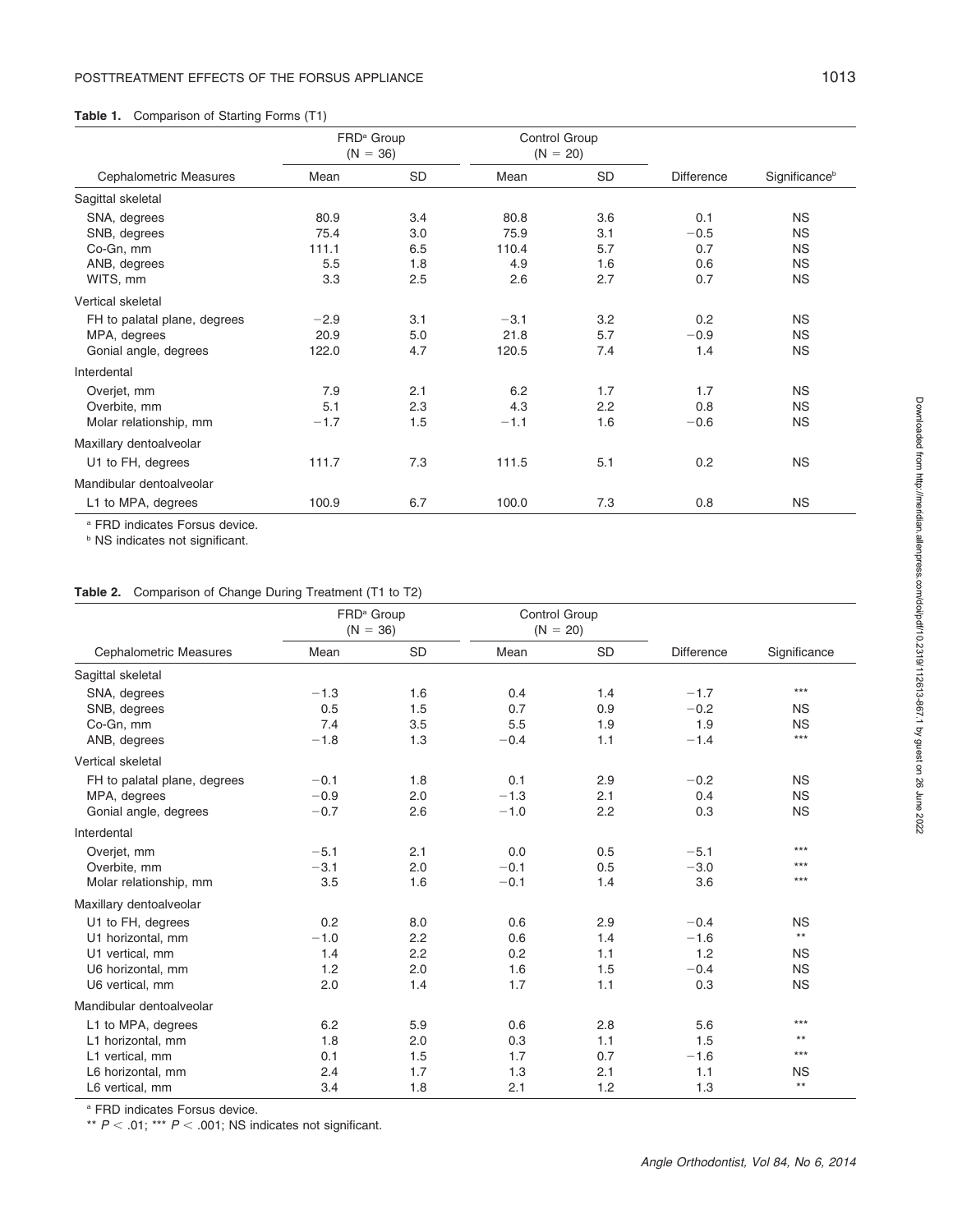Table 3. Comparison of Change During Posttreatment (T2 to T3)

|                              | FRD <sup>a</sup> Group<br>$(N = 36)$ |           | Control Group<br>$(N = 20)$ |           |                   |              |
|------------------------------|--------------------------------------|-----------|-----------------------------|-----------|-------------------|--------------|
| Cephalometric Measures       | Mean                                 | <b>SD</b> | Mean                        | <b>SD</b> | <b>Difference</b> | Significance |
| Sagittal skeletal            |                                      |           |                             |           |                   |              |
| SNA, degrees                 | 1.0                                  | 1.2       | $-0.4$                      | 1.5       | 1.4               | $***$        |
| SNB, degrees                 | 0.8                                  | 1.2       | 0.1                         | 1.6       | 0.7               | <b>NS</b>    |
| Co-Gn, mm                    | 2.7                                  | 2.6       | 2.7                         | 2.2       | 0.0               | <b>NS</b>    |
| ANB, degrees                 | 0.2                                  | 0.9       | $-0.5$                      | 0.8       | 0.7               | $\star$      |
| Vertical skeletal            |                                      |           |                             |           |                   |              |
| FH to palatal plane, degrees | 0.0                                  | 1.9       | $-0.3$                      | 2.9       | 0.3               | <b>NS</b>    |
| MPA, degrees                 | $-0.8$                               | 2.4       | $-0.1$                      | 2.9       | $-0.7$            | <b>NS</b>    |
| Gonial angle, degrees        | $-1.0$                               | 2.3       | $-1.2$                      | 2.5       | 0.2               | <b>NS</b>    |
| Interdental                  |                                      |           |                             |           |                   |              |
| Overjet, mm                  | 0.8                                  | 0.7       | $-0.5$                      | 0.9       | 1.3               | $***$        |
| Overbite, mm                 | 1.0                                  | 0.9       | $-0.5$                      | 0.8       | 1.5               | $***$        |
| Molar relationship, mm       | $-0.1$                               | 1.1       | $-0.3$                      | 0.9       | 0.2               | <b>NS</b>    |
| Maxillary dentoalveolar      |                                      |           |                             |           |                   |              |
| U1 to FH, degrees            | 0.0                                  | 3.1       | $-0.5$                      | 3.0       | 0.5               | <b>NS</b>    |
| U1 horizontal, mm            | 0.6                                  | 1.2       | 0.0                         | 1.2       | 0.6               | <b>NS</b>    |
| U1 vertical, mm              | 0.0                                  | 1.4       | 1.2                         | 1.0       | $-1.2$            | $***$        |
| U6 horizontal, mm            | 0.8                                  | 1.4       | 0.8                         | 1.2       | 0.0               | <b>NS</b>    |
| U6 vertical, mm              | 0.5                                  | 1.3       | 0.8                         | 1.1       | $-0.3$            | <b>NS</b>    |
| Mandibular dentoalveolar     |                                      |           |                             |           |                   |              |
| L1 to MPA, degrees           | $-2.0$                               | 4.0       | 0.1                         | 2.5       | $-2.1$            | <b>NS</b>    |
| L1 horizontal, mm            | $-0.4$                               | 1.6       | 0.3                         | 1.0       | $-0.7$            | <b>NS</b>    |
| L1 vertical, mm              | 1.4                                  | 1.2       | 1.0                         | 1.2       | 0.4               | <b>NS</b>    |
| L6 horizontal, mm            | 0.6                                  | 1.9       | 0.3                         | 1.1       | 0.3               | <b>NS</b>    |
| L6 vertical, mm              | 0.7                                  | 1.2       | 1.0                         | 1.6       | $-0.3$            | <b>NS</b>    |

<sup>a</sup> FRD indicates Forsus device.

\*  $P < .05$ ; \*\*  $P < .01$ ; \*\*\*  $P < .001$ . NS indicates not significant.

changes were detected. With regard to the interdental changes, the FRD group showed significantly greater decreases in both overjet  $(-3.8 \text{ mm})$  and overbite  $(-1.5$  mm), as well as a significant improvement in molar relationship (+3.7 mm). The upper incisors exhibited a significantly greater retrusion (U1 horizontal,  $-1.1$  mm) in the FRD group. As a result of therapy, the lower incisors demonstrated a significant intrusion (L1 vertical  $-1.2$  mm). In terms of overall correction of Class II division 1 malocclusion, the success rate was 83.3%, which is very similar to that reported in a previous paper.<sup>21</sup>

#### **DISCUSSION**

Only few studies evaluated treatment and posttreatment effects induced by fixed rigid functional appliances,11,13 while no previous study assessed the posttreatment effects of flexible appliances. In the current study, the treated and control groups were comparable as they did not exhibit any significant differences at T1 in any of the cephalometric variables. A limitation of this study is related to the use of historical controls. The use of historical controls with untreated Class II malocclusions, though not ideal, was due mainly to the ethical issue of leaving subjects with Class II malocclusions without orthodontic treatment during the circum-pubertal stages of development, a biological period which has been demonstrated to be associated with the most favorable treatment effects in Class II patients.10,25

In this section, only those variables that were showing both statistically and clinically significant net differences in the changes between the FRD group and the control group will be discussed. The level of clinical significance was set at 1.5 mm or  $1.5^{\circ}$ .

In a recent study, $24$  it was reported that 87.9% of the patients were able to adapt to the FRD. In those patients that do not adapt to this appliance, treatment alternatives like Class II elastics can be taken into account.20 All patients included in this study adapted well to the FRD, and it was not necessary to remove it during active treatment. To prevent initial discomfort, each patient received a care kit (which included an instructional paper on how to reengage springs if necessary and cotton rolls to be placed against the cheeks for any nighttime irritation), wax, and an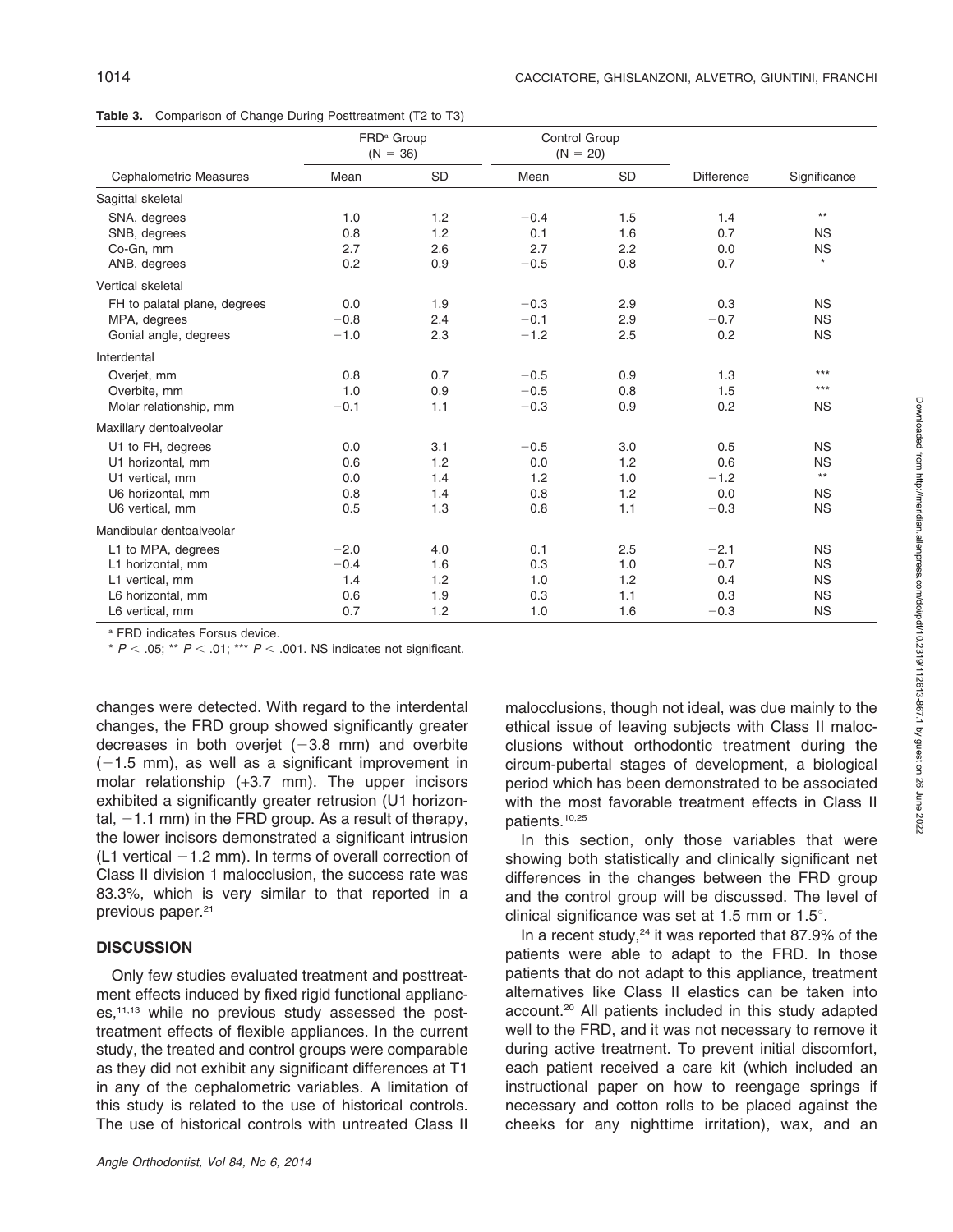|                               | FRD <sup>a</sup> Group<br>$(N = 36)$ |           | Control Group<br>$(N = 20)$ |           |                   |              |
|-------------------------------|--------------------------------------|-----------|-----------------------------|-----------|-------------------|--------------|
| <b>Cephalometric Measures</b> | Mean                                 | <b>SD</b> | Mean                        | <b>SD</b> | <b>Difference</b> | Significance |
| Sagittal skeletal             |                                      |           |                             |           |                   |              |
| SNA, degrees                  | $-0.3$                               | 1.6       | 0.0                         | 1.4       | $-0.3$            | <b>NS</b>    |
| SNB, degrees                  | 1.4                                  | 1.8       | 0.8                         | 1.6       | 0.6               | <b>NS</b>    |
| Co-Gn, mm                     | 10.1                                 | 4.5       | 8.2                         | 3.1       | 1.9               | <b>NS</b>    |
| ANB, degrees                  | $-1.7$                               | 1.5       | $-0.8$                      | 0.9       | $-0.9$            | <b>NS</b>    |
| Vertical skeletal             |                                      |           |                             |           |                   |              |
| FH to palatal plane, degrees  | $-0.1$                               | 2.1       | $-0.1$                      | 3.3       | 0.0               | <b>NS</b>    |
| MPA, degrees                  | $-1.6$                               | 2.9       | $-1.2$                      | 2.1       | $-0.4$            | <b>NS</b>    |
| Gonial angle, degrees         | $-1.7$                               | 3.6       | $-2.2$                      | 2.6       | 0.5               | <b>NS</b>    |
| Interdental                   |                                      |           |                             |           |                   |              |
| Overjet, mm                   | $-4.3$                               | 2.1       | $-0.5$                      | 1.1       | $-3.8$            | $***$        |
| Overbite, mm                  | $-2.1$                               | 2.0       | $-0.6$                      | 0.7       | $-1.5$            | $***$        |
| Molar relationship, mm        | 3.4                                  | 1.8       | $-0.3$                      | 1.2       | 3.7               | $***$        |
| Maxillary dentoalveolar       |                                      |           |                             |           |                   |              |
| U1 to FH, degrees             | 0.2                                  | 6.8       | 0.1                         | 4.2       | 0.1               | <b>NS</b>    |
| U1 horizontal, mm             | $-0.5$                               | 1.9       | 0.6                         | 1.7       | $-1.1$            | $\star$      |
| U1 vertical, mm               | 1.4                                  | 2.1       | 1.4                         | 1.2       | 0.0               | <b>NS</b>    |
| U6 horizontal, mm             | 2.0                                  | 2.2       | 2.4                         | 1.7       | $-0.4$            | <b>NS</b>    |
| U6 vertical, mm               | 2.5                                  | 1.5       | 2.5                         | 1.5       | 0.0               | <b>NS</b>    |
| Mandibular dentoalveolar      |                                      |           |                             |           |                   |              |
| L1 to MPA, degrees            | 4.2                                  | 5.9       | 0.7                         | 3.8       | 3.5               | <b>NS</b>    |
| L1 horizontal, mm             | 1.4                                  | 2.1       | 0.6                         | 1.0       | 0.8               | <b>NS</b>    |
| L1 vertical, mm               | 1.5                                  | 1.6       | 2.7                         | 1.7       | $-1.2$            | $\star$      |
| L6 horizontal, mm             | 3.0                                  | 2.2       | 1.6                         | 1.8       | 1.4               | $\star$      |
| L6 vertical, mm               | 4.1                                  | 1.7       | 3.1                         | 2.0       | 1.0               | <b>NS</b>    |

<sup>a</sup> FRD indicates Forsus device.

\*  $P < .05$ ; \*\*  $P < .01$ ; \*\*\*  $P < .001$ . NS indicates not significant.

anesthetic gel (9% benzocaine) in an antiseptic base with instructions for application to any irritated areas.

During the T1-T2 interval, FRD produced dentoskeletal effects that were similar to those described by Franchi et al. $21$  The most relevant sagittal skeletal changes occurred in the maxillary region, where a significant restraint in the sagittal position of the maxilla was recorded (SNA  $-1.7^{\circ}$ ). This "headgear effect" has been described for both fixed rigid functional appliances (Herbst<sup>10,33</sup> and MARA<sup>11,14</sup>) and for flexible devices (Jasper Jumper15,16 and FRD20,21). The FRD protocol did not induce significant mandibular skeletal changes, though the amount of supplementary mandibular growth (Co-Gn +1.9 mm) was similar to that reported by Franchi et al.<sup>21</sup> The FRD revealed to be an effective tool in inducing a significant dentoalveolar correction of Class II malocclusions. Significant decreases in both overjet and overbite were recorded  $(-5.1 \text{ mm and})$  $-3.0$  mm, respectively), as well as a net improvement of the molar relationship (+3.5 mm). The upper incisors exhibited a significant amount of retrusion  $(-1.6 \text{ mm})$ .

However, the most relevant dental changes occurred in the lower arch with the lower incisors demonstrating significant protrusion (+1.5 mm), intrusion  $(-1.6 \text{ mm})$ , and a large amount of proclination  $(+5.6^{\circ})$ . All of these outcomes during the T1-T2 interval were similar to those reported by Baccetti et al.<sup>10</sup> for the Herbst appliance, Siara-Olds et al.<sup>11</sup> for the MARA, and Franchi et al.<sup>21</sup> for the FRD. It should be emphasized that this relevant amount of incisor proclination occurred in spite of the cinching back of the mandibular archwire distal to the molars and despite the torque of  $-6^\circ$  embedded in the brackets on the lower incisors. A possible explanation for this lack of control in incisor inclination could be related to the wire-slot interplay (0.022-inch slot with 0.019  $\times$ 0.025-inch stainless steel archwire).<sup>34</sup> In order to prevent incisor proclination, the use of mandibular rectangular archwires of greater size (0.021  $\times$  0.025inch) and the addition of a negative torque, also to the archwire in the lower incisor region, can be considered. Recently, the dentoskeletal effects of the FRD with miniscrew anchorage in the lower anterior region have been analyzed with respect to both the conventional FRD and an untreated control sample.<sup>35</sup> Proclination of the mandibular incisors was effectively minimized with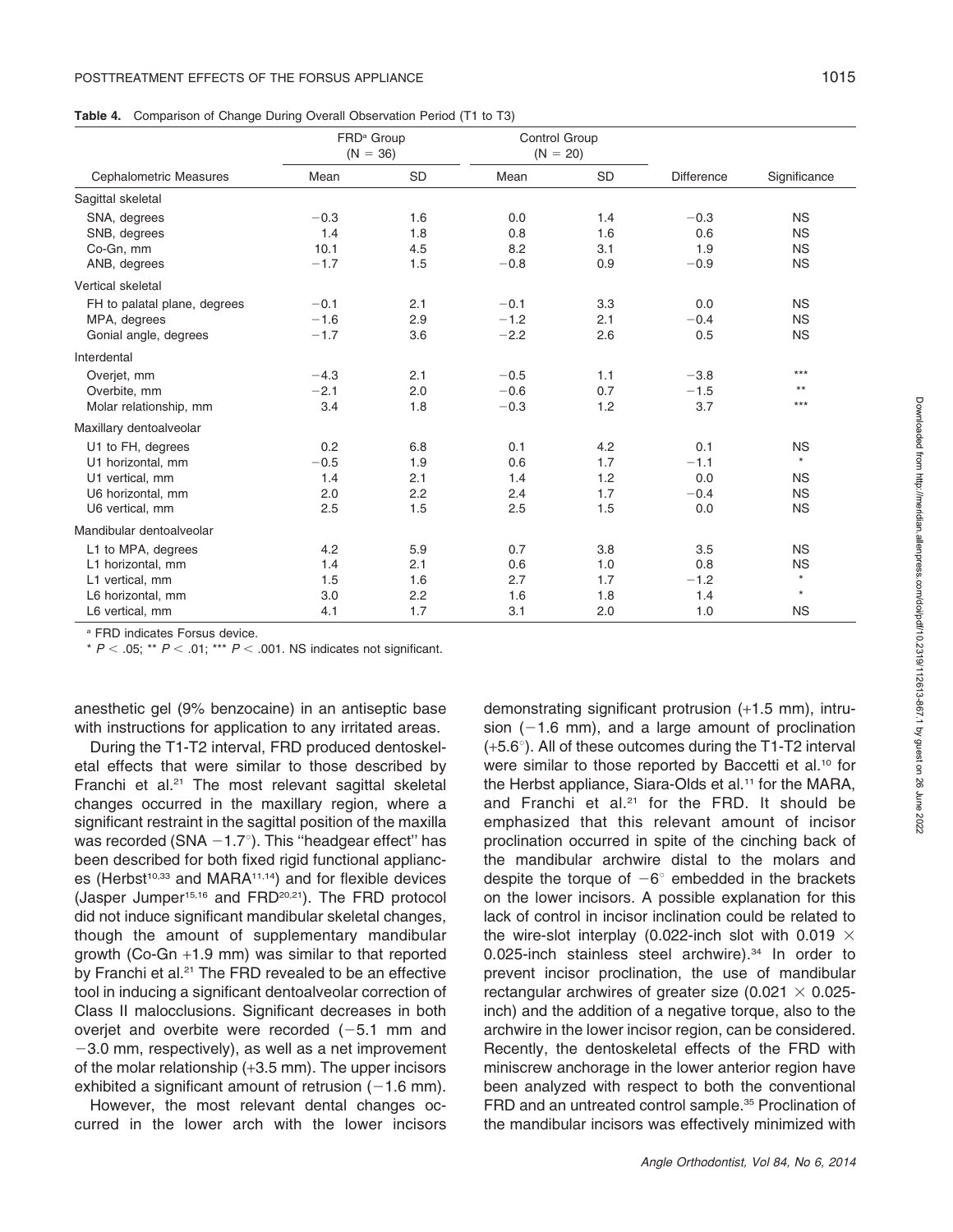the usage of miniscrews (L1/MP  $3.6^{\circ}$  in the FRD and miniscrews group vs  $9.3^\circ$  in the FRD group), though it was recorded during a short interval (6 months).

During the posttreatment period (T2-T3), a statistically, though not clinically, significant relapse of the "headgear effect" was observed  $(SNA + 1.4^{\circ})$ .<sup>33</sup> With regard to the dentoalveolar measurements, overbite revealed the greatest amount of relapse (+1.5 mm). In previous studies, Siara-Olds et al.<sup>11</sup> and Ghislanzoni et al.13 found no statistically significant differences for SNA, overjet, overbite, and the mandibular dentoalveolar measurements during the T2-T3 interval, for the MARA appliance.

During the overall observation interval (T1-T3), no significant sagittal or vertical skeletal changes occurred in the FRD group. In particular, the significant T1-T2 restraint in the sagittal skeletal position of the maxilla was lost due to the relapse that occurred in the T2-T3 interval (SNA T3-T1 net difference,  $-0.3^{\circ}$ ). On the other hand, most of the T1-T2 improvements in occlusal relationships were stable. The FRD within a comprehensive orthodontic treatment with preadjusted fixed appliances was effective in correcting overjet  $(-3.8 \text{ mm})$ , overbite  $(-1.5 \text{ mm})$ , and molar relationship (+3.7 mm). As for the T1-T3 dentoalveolar changes, it is interesting to note that the significant T1-T2 proclination of the lower incisors  $(+5.6^{\circ})$ relapsed during the T2-T3 interval  $(-2.1^{\circ})$ , thus leading to a final nonsignificant net difference of  $+3.5^\circ$ . A similar tendency to relapse of the inclination of the lower incisors during the posttreatment period was found for the MARA appliance  $(-2.2^{\circ})$ .<sup>13</sup>

A general overview of the outcomes of FRD in combination with fixed appliances, when including an average posttreatment period of 2 years, leads to the consideration that the main effects of this treatment protocol are located at the dentoalveolar level, with statistically and clinically significant corrections of overjet, overbite, and molar relationship. These effects appear to be similar to those described for the Class II elastics,<sup>36</sup> with the major difference of not having to count on patient's compliance to achieve the desired correction.

## **CONCLUSIONS**

- The FRD protocol revealed to be effective in correcting Class II malocclusion mainly at the dentoalveolar level.
- In At the end of the treatment period, significant improvements in dentoalveolar sagittal intermaxillary relationships were found, together with a slight ''headgear effect'' on the maxilla.
- At the end of the posttreatment period, only the dentoalveolar changes remained stable, while no

significant sagittal or vertical skeletal change was present.

## **REFERENCES**

- 1. Proffit WR, Fields HW, Moray LJ. Prevalence of malocclusion and orthodontic treatment need in the United States: estimates from the NHANES-III survey. Int J Adult Orthod Orthognath Surg. 1998;13:97–106.
- 2. McNamara JA Jr. Components of Class II malocclusion in children 8–10 years of age. Angle Orthod. 1981;51:177– 202.
- 3. Nelson C, Harkness M, Herbison P. Mandibular changes during functional appliance treatment. Am J Orthod Dentofacial Orthop. 1993;104:153–161.
- 4. Patel HP, Moseley HC, Noar JH. Cephalometric determinants of successful functional appliance therapy. Angle Orthod. 2002;72:410–417.
- 5. Cozza P, Baccetti T, Franchi L, De Toffol L, McNamara JA Jr. Mandibular changes produced by functional appliances in Class II malocclusion: a systematic review. Am J Orthod Dentofacial Orthop. 2006;129:599.e1–12.
- 6. Schaefer AT, McNamara JA Jr, Franchi L, Baccetti T. A cephalometric comparison of treatment with the twin-block and stainless steel crown Herbst appliance followed by fixed appliance therapy. Am J Orthod Dentofacial Orthop. 2004; 126:7–15.
- 7. Ritto AK, Ferreira AP. Fixed functional appliances—a classification. Funct Orthod. 2000;17:2–32.
- 8. Pancherz H. The mechanism of Class II correction in Herbst appliance treatment. A cephalometric investigation. Am J Orthod. 1982;82:104–113.
- 9. McNamara JA Jr, Howe RP, Dischinger TG. A comparison of the Herbst appliance. Am J Orthod Dentofacial Orthop. 1990;98:134–144.
- 10. Baccetti T, Franchi L, Stahl F. Comparison of 2 comprehensive Class II treatment protocols including the bonded Herbst and headgear appliances: a double-blind study of consecutively treated patients at puberty. Am J Orthod Dentofacial Orthop. 2009;135:698.e1–e10.
- 11. Siara-Olds NJ, Pangrazio-Kulbersh V, Berger J, Bayirli B. Long-term dentoskeletal changes with the Bionator, Herbst, Twin Block, and MARA functional appliances. Angle Orthod. 2010;80:18–29.
- 12. Gonner U, Ozkan V, Jahn E, Toll DE. Effect of the MARA appliance on the position of the lower anteriors in children, adolescents and adults with Class II malocclusion. J Orofac Orthop. 2007;68:397–412.
- 13. Ghislanzoni LT, Toll DE, Defraia E, Baccetti T, Franchi L. Treatment and posttreatment outcomes induced by the mandibular advancement repositioning appliance; a controlled clinical study. Angle Orthod. 2011;81:684–691.
- 14. Pangrazio-Kulbersh V, Berger JL, Chermak DS, Kaczynski R, Simon ES, Haerian A. Treatment effects of the mandibular anterior repositioning appliance on patients with Class II malocclusion. Am J Orthod Dentofacial Orthop. 2003;123:286–295.
- 15. Jasper JJ, McNamara JA Jr. The correction of interarch malocclusions using a fixed force module. Am J Orthod Dentofacial Orthop. 1995;108:641–650.
- 16. Küçükkeleş N, Ilhan I, Orgun IA. Treatment efficiency in skeletal Class II patients treated with the jasper jumper. Angle Orthod. 2007;77:449–456.
- 17. DeVincenzo J. The Eureka Spring: a new interarch force delivery system. J Clin Orthod. 1997;31:454-467.